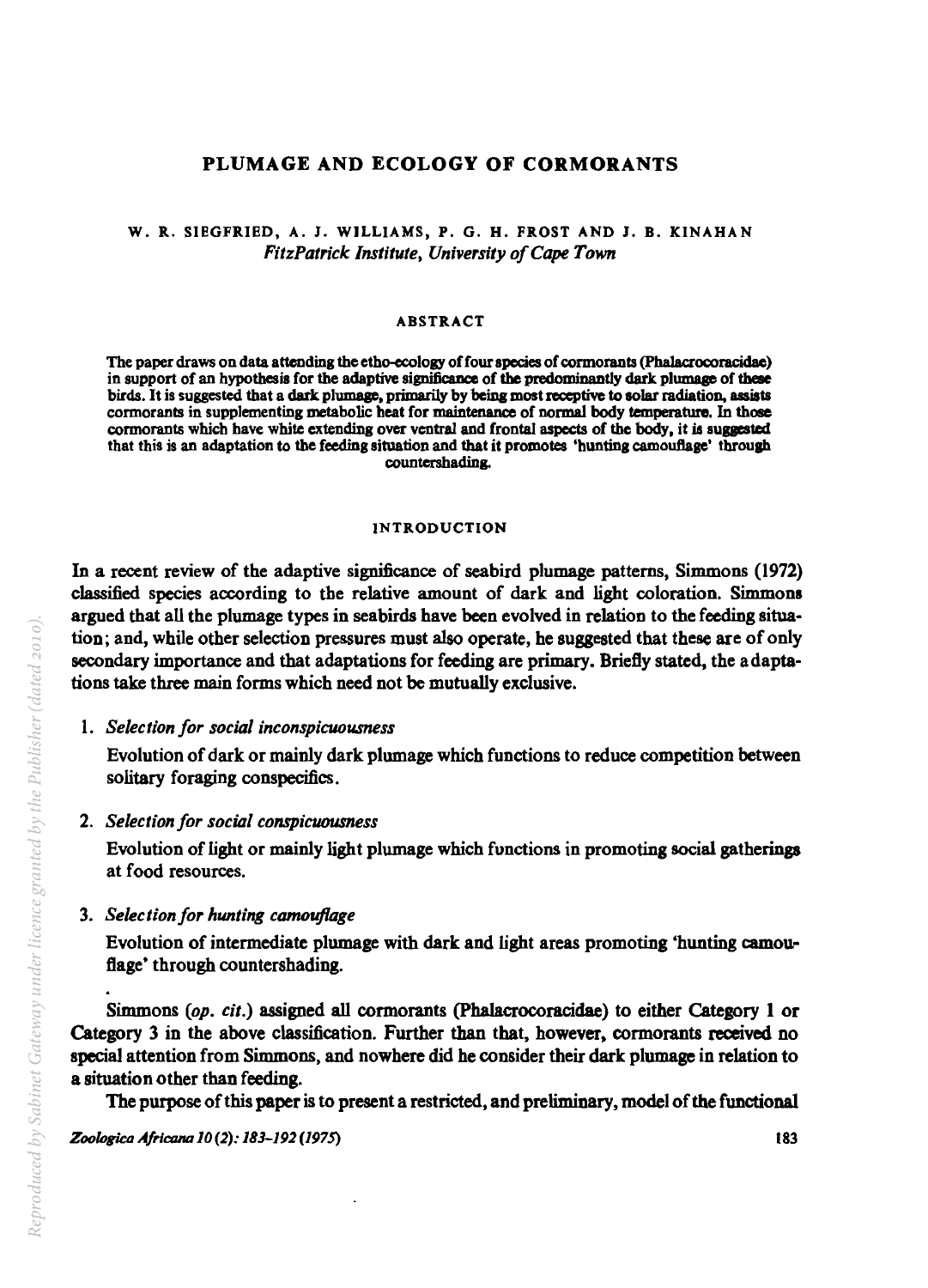role of plumage in the ecology of cormorants, and to state and to examine some predictions derived from the model. Finally, concepts and hypotheses developed by Simmons *(op. cit.)* are evaluated in relation to the ecology of cormorants.

The paper draws on published data and unpublished information attending a study of the comparative etho-ecology of cormorants in southern Africa. At least four species are involved: Cape cormorant *Phalacrocorax capensis*, bank cormorant *P. neglectus*, white-breasted cormorant *P. Iucidus* and crowned cormorant *P. africonus.* All four are marine, cciastal species, but *lucidus* and *africonus* have inland, freshwater populations as well. The study is being undertaken by personnel of the Percy FitzPatrick Institute.

### THE MODEL

The plumage of cormorants is generally dark and usually black with a greenish or bluish metallic sheen. Sexes are alike, and immature birds are duller and browner than adults. Some species have white underparts to the body region. These white areas occur in the immature and non-breeding plumages of some species which are wholly dark when in adult breeding plumage. Bright colours are restricted to the gular pouch, beak-lining, iris and feet. During the breeding season, some species have feather crests and others have patches of white on the rump, thighs and head (Thomson 1964).

Cormorants are of ancient descent, fossils attributable to the Phalacrocoracidae have been found in Palaeocene deposits (Fisher & Peterson 1964). Cormorants, and their close allies the anhingas (Anhingidae), differ from other diving birds in having plumage with a relatively low level of water repellency (Rijke 1968, 1971). This feature and the close agreement in the general coloration of plumage suggest that a predominantly dark plumage is an adaptation with a function common to all members of the Phalacrocoracidae.

All cormorants hunt by swimming on the surface from which they dive in pursuit of prey under water. Natural selection has shaped cormorants' anatomical, physiological and behavioural characters which contribute to efficient diving ability and under-water foraging (Casler 1973). Pertinent to the model is the fact that in cormorants a reduction of bouyancy is promoted by water absorption by the plumage (Owre 1967; Rijke 1968).

While poor water repellency enhances the cormorant's ability to achieve negative bouyancy, the phenomenon probably imposes a penalty in that water-logging of feathers impairs the bird's thermoregulatory properties, draining body heat and consequently extra energy for maintenance of normal body temperature. This 'trade-off' arrangement forms the basis of the model, and it is suggested that a predominantly dark plumage and black skin primarily by being most receptive to solar radiation assist the cormorant in supplementing metabolic heat for maintenance of normal body temperature.

The full significance of black coloration in relation to sunbathing as a means of supplementing metabolic heat, and consequently conservation of energy, has been appreciated only recently (Ohmart & Lasiewski 1971; Hamilton 1973). In certain cormorants which have white extending over ventral and frontal aspects of the body, it is suggested that this is an adaptation to a feeding situation and that it functions as hunting camouflage *(sensu* Simmons 1972).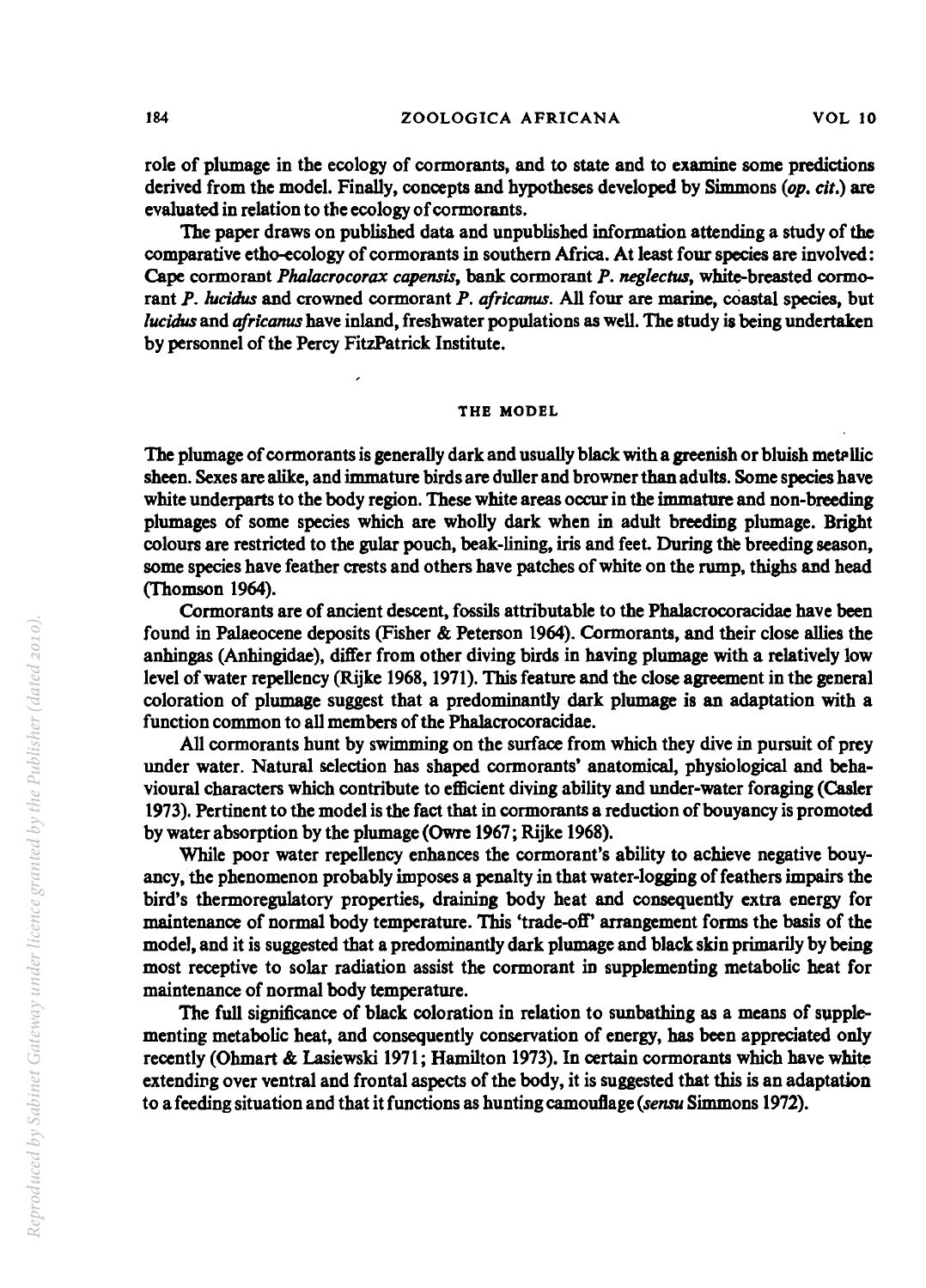## PREDICTIONS

The model allows *inler alia* the following predictions.

- 1. Cormorants should spend relatively brief periods in water.
- 2. Cormorants should occur relatively close to land.
- 3. Cormorants with white undersurfaces should feed on relatively active prey.
- 4. Cormorants with wholly dark plumage should feed on relatively sessile prey.
- 5. Cormorants should demonstrate relatively low tolerance to intense insolation.

The predictions are examined below, employing information on the ecology of southern African cormorants. In *Phalacrocorax neglectus*, P. africanus and P. capensis adult breeding birds wear wholly black plumage. In *P.lucidua* the birds have white undersurfaces. (See McLachlan & Liversidge (1970) for further detail on the plumage characters of the four species considered here.)



In-water (shaded blocks) and out-water (clear blocks) daily time schedule of four individual non-breeding, adult cormorants on an inland body of water. A. B & C, *P.lucidus;* D, *P. a/ricaruu.*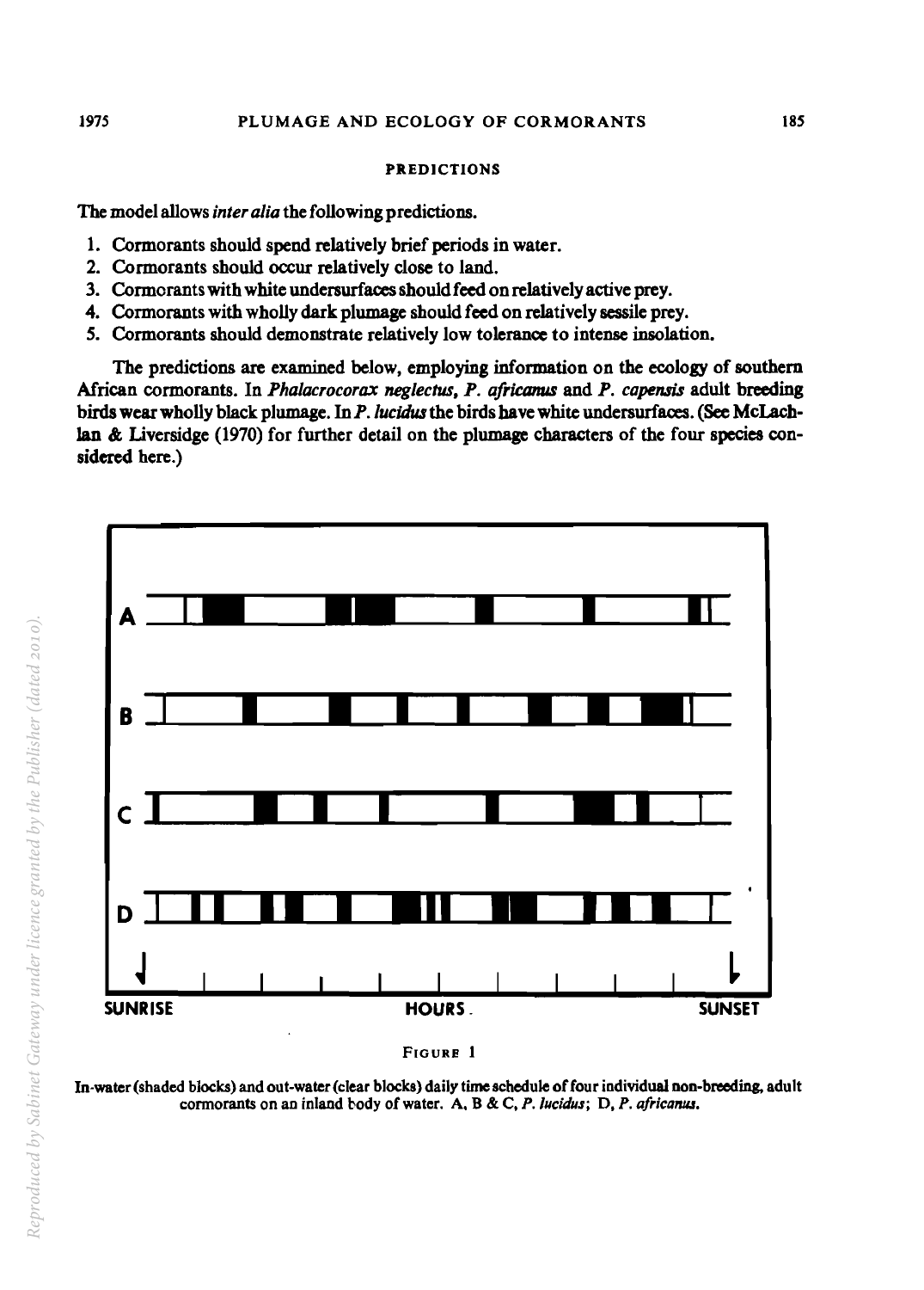186 ZOOLOGICA AFRICANA VOL 10

# *Prediction 1*

Individual, non-breeding cormorants spend an 'average' day indulging in alternating bouts of intensive foraging in water and longer-lasting comfort behaviour on land (Figure 1). The only time that this sequence is interrupted is when a bird enters the water to bathe or flies to a new feeding and/or resting site. Bathing bouts are typically brief (62  $\pm$  40 seconds, n = 50, for *capensis).* In short, time spent in water by cormorants is almost exclusively devoted to feeding activities, normally involving relatively short bouts of intensive diving behaviour (fable 1).

## *Prediction 2*

During 1954-1960 the South African Government Research Vessel *Africana* II made monthly cruises in the neighbourhood of St. Helena Bay (see Marchand (1952) for positions of cruise stations). Cormorants are abundant in this region (Davies 1955, 1958; Rand 1960, 1963). On several stages of the cruises the distribution and numbers of cormorants were regularly recorded by Commander A. Thomas. Additional data for 1958-1968 were made available by Mr. P. Zoutendyk who recorded seabirds whilst cruising with the University of Cape Town's Research Vessel T. B. *Davie* (Zoutendyk 1965). We have recorded cormorants observed during boat trips

# TABLE 1

À

Average duration of complete resting (out of water) and foraging (in water) bouts of nonbreeding adult cormorants.

|                | Time (minutes) resting bout |      |            |                  |              | Time (minutes) foraging bout |           |    |  |  |
|----------------|-----------------------------|------|------------|------------------|--------------|------------------------------|-----------|----|--|--|
| <b>Species</b> | $\overline{x}$              | S.D. | range      | $\boldsymbol{n}$ | $\mathbf{x}$ | S.D.                         | range     | n  |  |  |
| capensis       | 19                          | 8    | $10 - 33$  | 26               | 27           | 4                            | $20 - 32$ | 8  |  |  |
| neglectus      | 34                          | 34   | $9 - 127$  | 16               | 41           | 11                           | $26 - 58$ | 12 |  |  |
| lucidus        |                             |      |            |                  |              |                              |           |    |  |  |
| marine         | 101                         | 70   | $34 - 265$ | 23               | 49           | 19                           | $29 - 82$ | 9  |  |  |
| freshwater     | 48                          | 27   | $11 - 100$ | 14               | 16           | 12                           | $5 - 43$  | 9  |  |  |
| africanus      |                             |      |            |                  |              |                              |           |    |  |  |
| marine         | 39                          | 26   | 7–96       | 47               | 26           | 3                            | $21 - 32$ | 9  |  |  |
| freshwater     | 28                          | 20   | $5 - 137$  | 71               | 20           | 22                           | $5 - 140$ | 65 |  |  |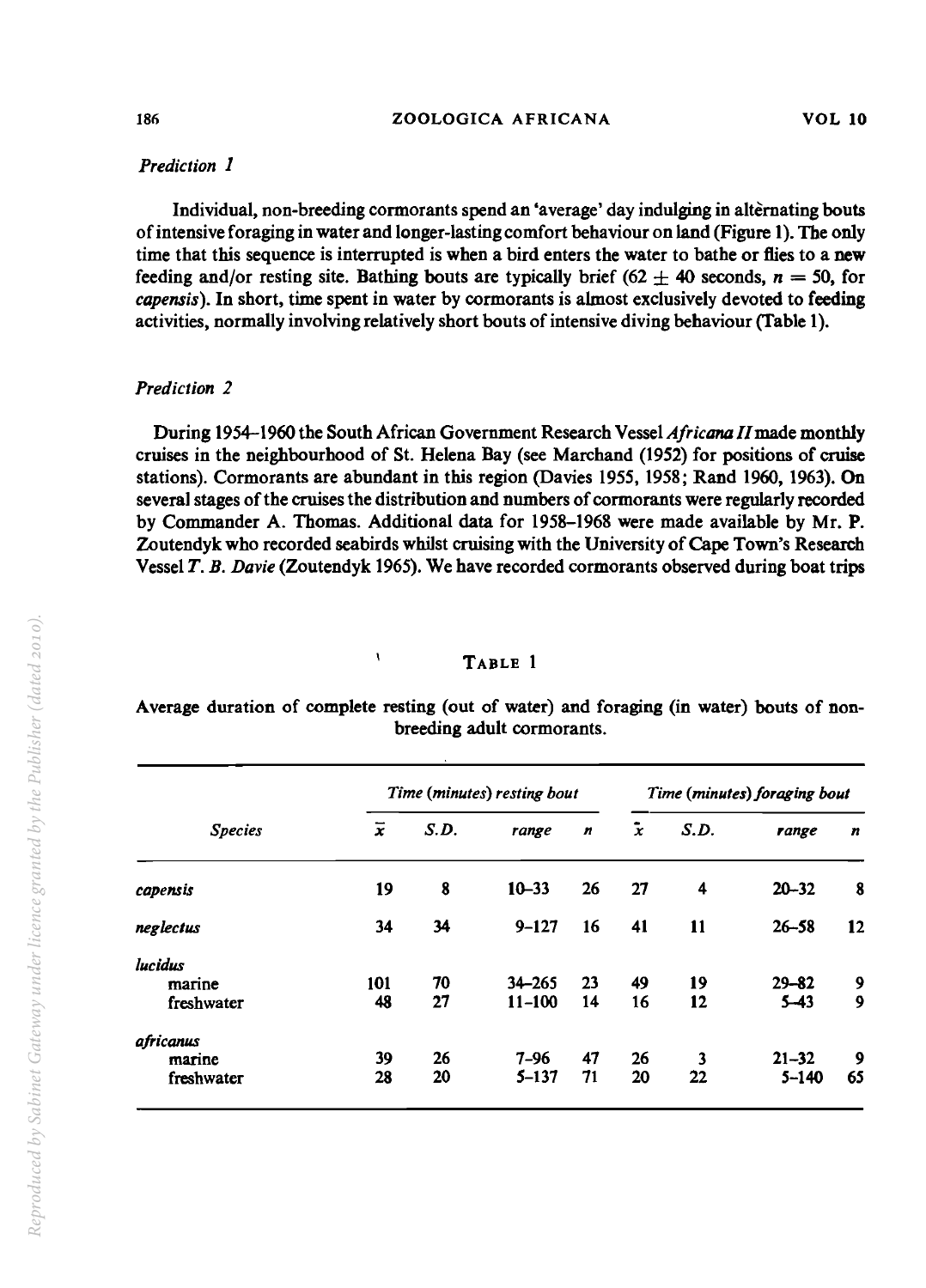" between Cape Town and the nearby offshore islands, and have made observations from vantage points on land. Table 2 summarizes these data on the incidence of cormorants in relation to nearest land along the west and south coasts of South Africa. It is evident that the birds generally occur close inshore.

## *Prediction 3*

*Phalacrocorax lucidus* takes mainly dispersed, active, swimming prey (Rand 1960; our unpublished data).

Individuals of this species tend to forage solitarily and close inshore (fables 2 and 3).

# TABLE 2

Percent frequency of occurrence and percent numerical abundance (figures in italics) of cormorants at sea in relation to distance from nearest land.

| <b>Species</b>        | Distance (km) from nearest land |               |               |               |                                                                         |    |                                                                        |               |               |                  | <b>Number</b><br>bird |                        |
|-----------------------|---------------------------------|---------------|---------------|---------------|-------------------------------------------------------------------------|----|------------------------------------------------------------------------|---------------|---------------|------------------|-----------------------|------------------------|
|                       |                                 |               |               |               |                                                                         |    | $0-10$ $11-20$ $21-30$ $31-40$ $41-50$ $51-60$ $61-70$ $71-80$ $81-90$ |               |               | 91-190 sightings |                       | <b>Number</b><br>birds |
| capensis              | 21                              | 15            | $\frac{4}{I}$ | $\frac{2}{6}$ | $\frac{1}{l}$                                                           |    | $\frac{1}{l}$                                                          |               |               |                  | 85                    |                        |
|                       | 66                              | 25            |               |               |                                                                         |    |                                                                        |               |               |                  |                       | 3890                   |
| neglectus             | 96                              | $\frac{4}{9}$ |               |               |                                                                         |    |                                                                        |               |               |                  | 44                    |                        |
|                       | 91                              |               |               |               |                                                                         |    |                                                                        |               |               |                  |                       | 60                     |
| lucidus               | 100                             |               |               |               |                                                                         |    |                                                                        |               |               |                  | 32                    |                        |
|                       | 100                             |               |               |               |                                                                         |    |                                                                        |               |               |                  |                       | 55                     |
| africanus             | 100                             |               |               |               |                                                                         |    |                                                                        |               |               |                  | 38                    |                        |
|                       | 100                             |               |               |               |                                                                         |    |                                                                        |               |               |                  |                       | 49                     |
| Unknown               | 37                              | 24            |               |               |                                                                         |    | $\frac{3}{I}$                                                          |               |               |                  | 72                    |                        |
|                       | 87                              | 6             | $\frac{5}{1}$ |               | $\begin{array}{ccccccccc}\n3 & & 2 & & 1 \\ 1 & & 1 & & 1\n\end{array}$ |    |                                                                        | $\frac{3}{I}$ | $\frac{1}{I}$ |                  |                       | 3280                   |
| Number<br>observation |                                 |               |               |               |                                                                         |    |                                                                        |               |               |                  |                       |                        |
| stations              | 223                             | 110           | 99            | 97            | 151                                                                     | 44 | 65                                                                     | 56            | 72            | 79               |                       |                        |
|                       |                                 |               |               |               |                                                                         |    |                                                                        |               |               |                  |                       |                        |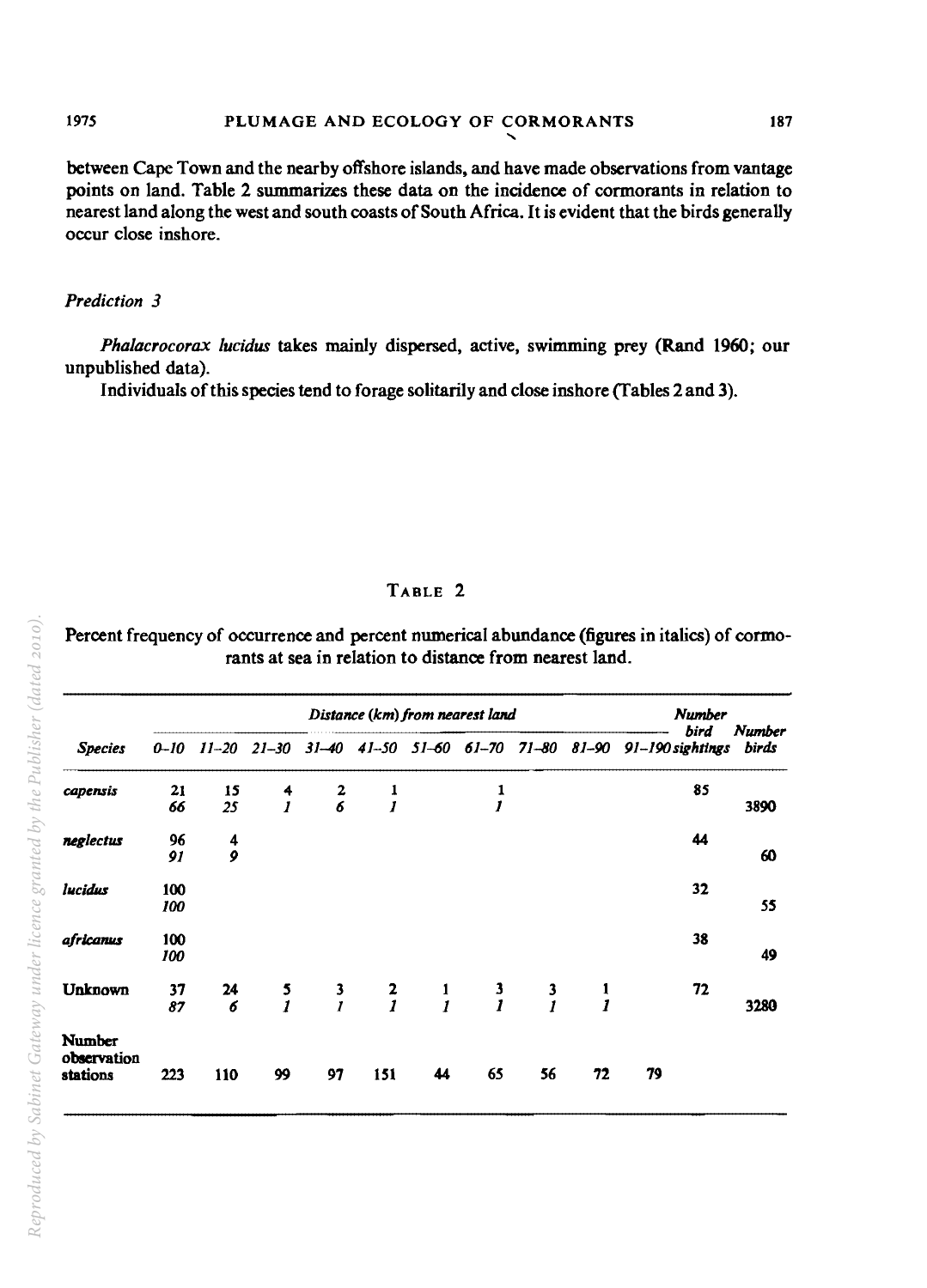188 ZOOLOGICA AFRICANA VOL 10

# *Prediction 4*

*Phalacrocorax neglectus* and P. *africanus* (in the marine environment) take mainly dispersed, relatively sessile prey (Rand 1960). Individuals of both species tend to forage solitarily and close inshore (Tables 2 and 3). Freshwater populations of *africanus* take mainly slow-moving prey, and individuals normally forage solitarily (Bowmaker 1963).

## *Prediction 5*

Table I summarizes data on time spent resting on land in the sun. After bouts of swimming, cormorants move to exposed sites where they perch in the sun. Typically, the individual bird first perches facing away from the sun and indulges in one or more relatively short bouts of wingspreading. (Wing-spreading is not considered further here, but we regard its function essentially as promoting drying of wet feathers.) Following wing-spreading, the bird continues to perch with its back to the sun for a varying period of time which is influenced by a number of interacting factors, most importantly wind direction and speed, ambient temperature and insolation. Next, the bird turns to face the sun and indulges in gular flutter. Temporal details attending these behavioural changes and differences between species are not treated in this paper. It suffices to say that onset of gular flutter occurs at relatively low ambient temperature (ca. 23 °C) on clear

## TABLE 3

Typical group size\* of cormorants at sea in relation to nearest land. Figures in italics refer to birds observed to be feeding. Sample sizes as in Table 2.

| <b>Species</b>   | Distance (km) from nearest land |            |           |           |           |           |           |            |  |  |
|------------------|---------------------------------|------------|-----------|-----------|-----------|-----------|-----------|------------|--|--|
|                  | $0 - 10$                        | $11 - 20$  | $21 - 30$ | $31 - 40$ | $41 - 50$ | $51 - 60$ | $61 - 70$ | $71 - 190$ |  |  |
| capensis         | 376<br>71                       | 147<br>193 | 16<br>18  | 40<br>57  | 20        |           | 23        |            |  |  |
| neglectus        | 1                               | 1          |           |           |           |           |           |            |  |  |
| lucidus          | $\overline{2}$                  |            |           |           |           |           |           |            |  |  |
| <i>africanus</i> | 1                               |            |           |           |           |           |           |            |  |  |

• For computation of 'typical group size' see Jarman (1974).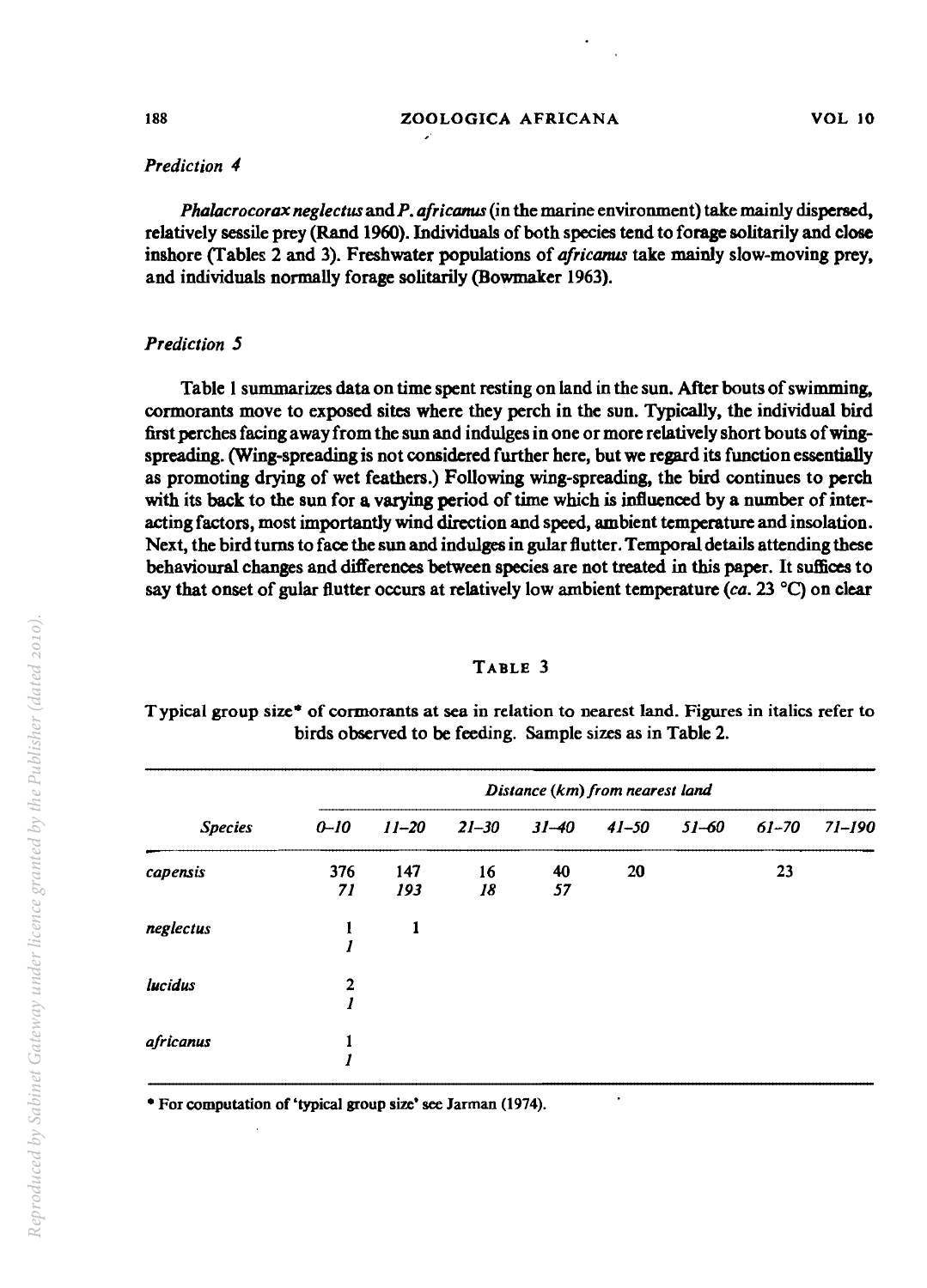sunny days, indicating that the birds rapidly build up heat loads under conditions of only moderate solar radiation.

With the exception of *capensis* (see below). the species considered here build substantial nests. raised above the ground, on scattered rocky stacks. pinnacles. ledges of cliffs. in trees and generally in sites exposed to relatively cool air movement. *Phalacrocorax neglectus* tends to nest on the tops of isolated small pinnacles of rock often standing well out to sea and exposed to cool winds and fine spray. The species builds a large and well 'cemented' raised nest. Parents are able to invest considerable time and energy in this construction. presumably because the species feeds close inshore and on food which is not patchily distributed. Indeed. relatively dependable. sustained and evenly dispersed food supplies probably underlie the temporal and spatial patterns of breeding in *lucidus, africanus* and *neglectus.* All these species breed in all months. but tend to do so ata low level during the warm time of the year (Rand 1960. 1963).

## THE CAPE CORMORANT: AN APPARENT ANOMALY

Phalacrocorax capensis has a wholly dark plumage, yet is extremely gregarious when breeding, roosting and foraging. It feeds on highly active. pelagic, shoaling fish (Davies 1955. 1958; Rand 1960). It nests in dense concentrations of many thousands. building flimsy nests on the ground often located in areas of reduced air movement and high insolation. Breeding is highly synchronized. with peaks during the warmest months of the year (Rand 1960. 1963). Breeding is timed presumably to take advantage of the seasonal availability of abundant shoals of pelagic fish (Cushing 1971).

Because of the somewhat ephemeral and patchily dispersed nature of the food resource. it is thought that selection has favoured highly synchronized. concentrated, mass breeding in *capensis*. Time and effort invested in construction of a nest is reduced, presumably to facilitate rapid exploitation of a favourable food situation which may occur some distance from the nesting site. Failure of the food supply early in the season results in the birda *en masse* not breeding that year or moving elsewhere to breed. Sudden interruption of mass breeding, with desertion of whole colonies of thousands of eggs and chicks, is not an uncommon event (Davies 1958; Rand 1960, 1963).

At other times of the year Cape cormorants extend their range and disperse more widely along the coast but, nevertheless. do so in relatively large flocks (Rand 1960). These phenomena strongly underline the Cape cormorant's specialized, highly social behaviour which is assumed to function in promoting co-operative food-finding and feeding. This imposes a constraint on the availability of suitable nesting areas, and the birda may have little or no choice between attempting breeding with attendant formidable problems of heat-loading and no breeding at all. It is suggested that the iridescent plumage of breeding *copensis* be investigated for its potential effectiveness in reflecting solar radiation and heat re-radiated from guano-bleached rocks and soil.

The Cape cormorant feeds on highly active, free-swimming prey. Thus, one might expect evolution of a plumage incorporating hunting camouflage *(sensu* Simmons 1972). However, the phenomenon of social co-operative feeding, involving many birds diving from swimming posi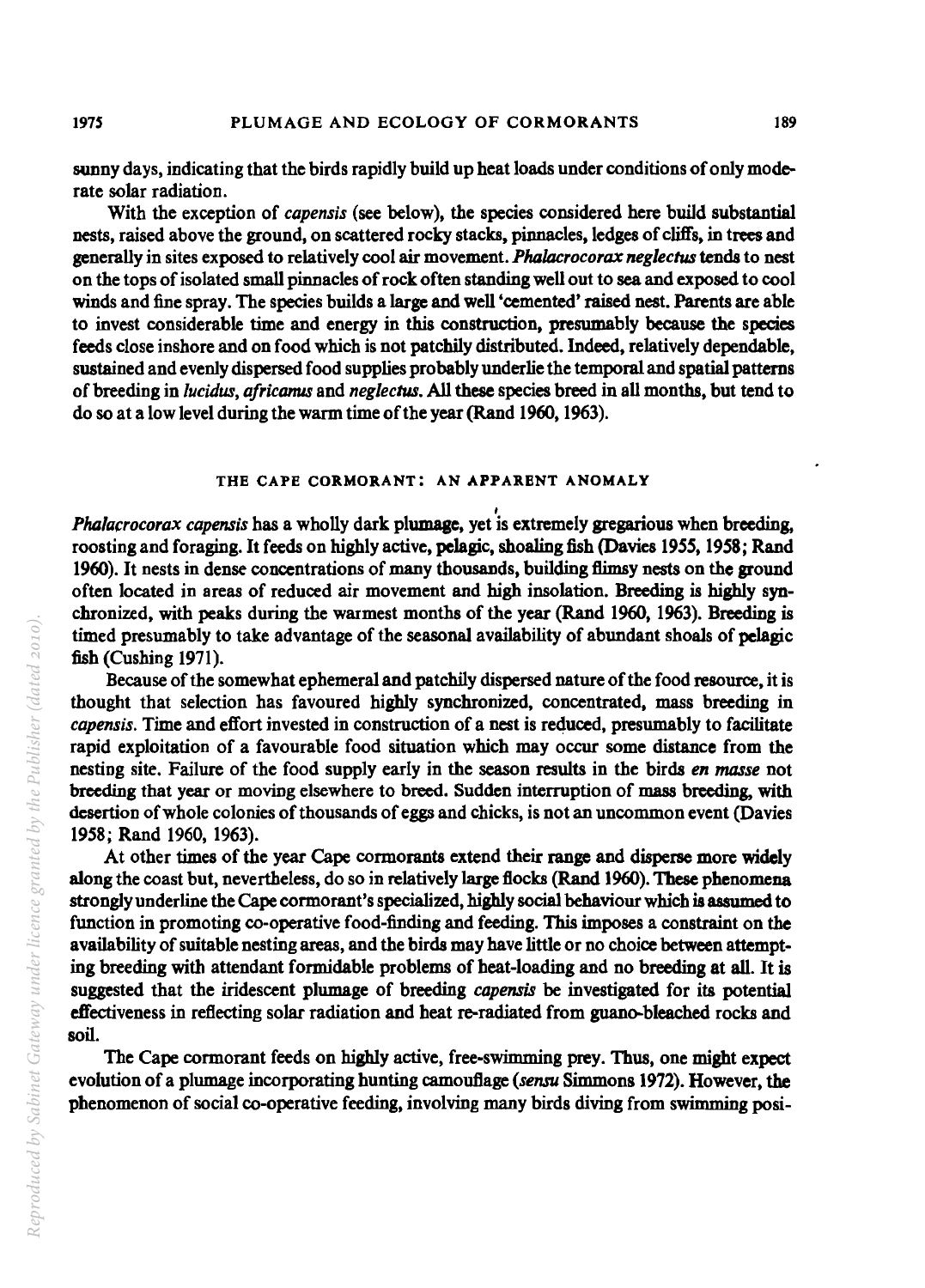tions and pursuing pelagic fish tightly packed into vast shoals, apparently has not favoured selection for white underparts to the bird's plumage. Since *capensis* has a social system involving communal gatherings and co-operative feeding at patchily distributed, concentrated food sources, one might expect evolution of a light or partly light plumage as a consequence of selection for social conspicuousness *(sensu* Simmons *op. cit.).* For *capensis,* there can be little doubt about selection pressure for adaptations facilitating the principle of feeding by 'local enhancement' (Thorpe 1956). For instance, communal roosting is a year-round phenomenon and large flocks depart with 'purposeful' flying in fixed directions from the roost in the morning (Davies 1955), consistent with the functional behaviour described for some other gregarious species which feed by enhancement (Ward & Zahavi 1973). During foggy mornings Cape cormorants will delay their departure from the roost, but not so members ofthe other cormorant species which tend to forage solitarily.

How, then, is the dark plumage of *capensis* to be explained? In summary, we think it likely that selection has favoured wholly dark coloration in relation to the poor water repellency of the bird's plumage and consequently its need for conserving body energy by means of enhanced absorption of solar energy; and, that the advantage gained by a wholly dark plumage must outweigh any disadvantages attending other aspects of the species' general fitness. Thus, selection for plumage adaptation in relation to social conspicuousness could be secondary, but we are not convinced that under certain conditions of light, position of sun, cloud and the flight behaviour of the birds themselves (Cape cormorants typically fly in long skeins very low over the water), dark coloration is necessarily less conspicuous than white.

#### DISCUSSION

We believe that our thesis for the adaptive significance of dark coloration applies to all southern African cormorants, and possibly to many other members of the family. We cannot agree with Simmons (1972) that in cormorants dark plumage has been selected primarily for social inconspicuousness, which functions to reduce competition and interference with skilled solitary hunting by conspecifics, since amongst the four taxa considered here there is an extremely skilled solitary feeder *(neglectus)* and by complete contrast a highly social, co-operative, 'gross' feeder *(capensis).* Yet both are wholly dark. Dark plumage as an adaptation promoting inconspicuousness in response to predators and food pirates (skuas, frigate birds and any other examples) is not a consideration affecting southern African cormorants. Neither can we accept the hypothesis that dark plumage might function to promote hunting camouflage in water-to-water feeding situations (see Simmons *op. cit.),* as it attends *neglectus* and *capensis.* We agree with Simmons *(op. cit.)* that the adaptive significance of white ventral coloration resorts to the concept of countershading bestowing hunting camouflage during foraging in *lucidus,* and probably also in *africanus* when in immature plumage and in non-breeding adult plumage as well (see Bowmaker 1963) under certain critical feeding conditions. Notable exceptions, however, occur elsewhere. For instance, the guanay cormorant *P. bougainvillii,* the South American counterpart of *capensis,* is white below. Like *capensis,* the guanay is a gregarious feeder exploiting pelagic fish shoals. .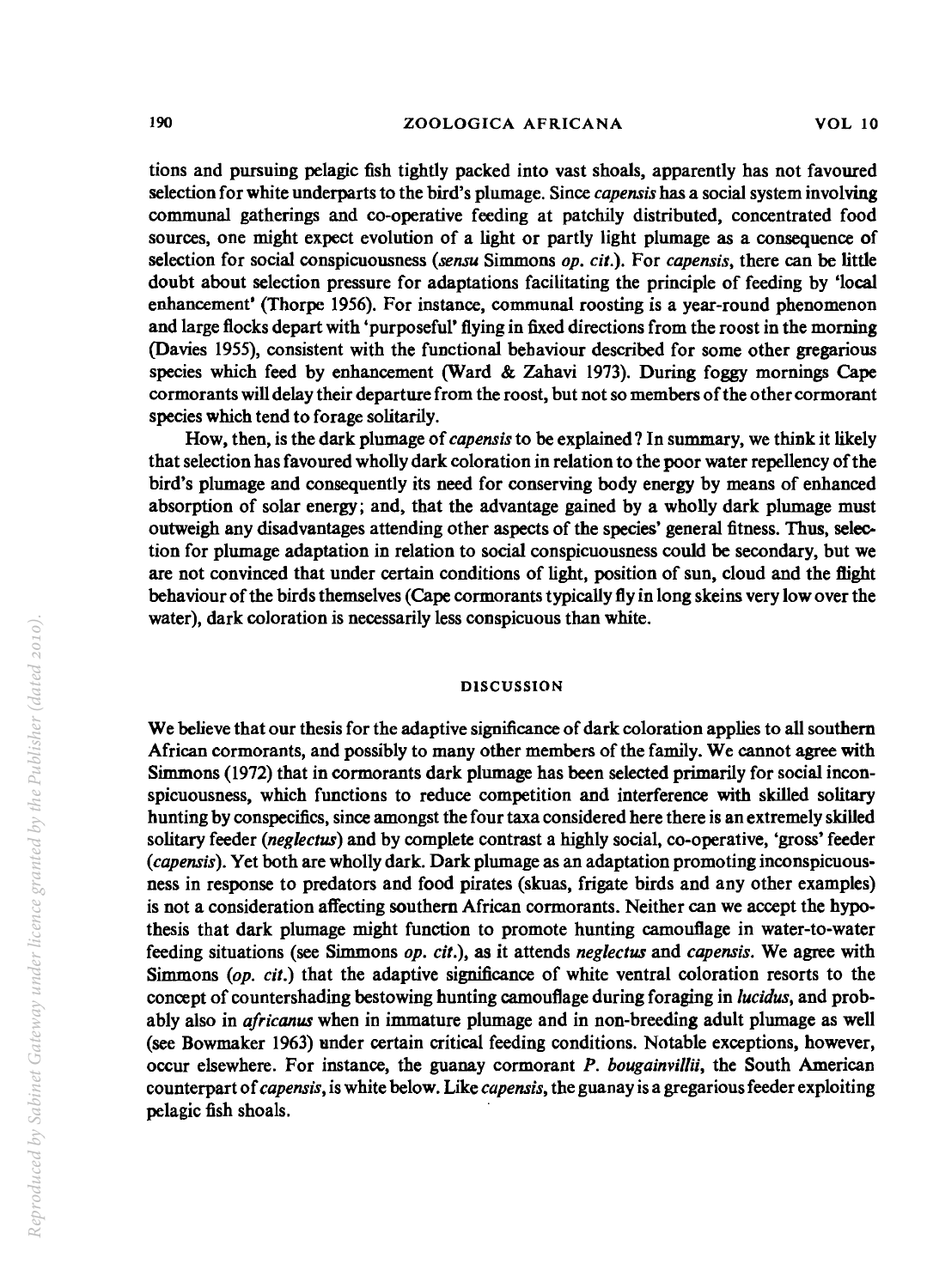## 1975 PLUMAGE AND ECOLOGY OF CORMORANTS 191

Finally, we wish to make it clear that we fully appreciate that our model encompasses speculation and some inconclusive and overly simple contentions. We recognize the complexity of natural selection processes and their often conflicting natures and resulting compromises, and multi-functional adaptations. Like Simmons *(op. cit.),* however, we conclude that plumage types in cormorants are adaptive, and that while the exact details thereof remain to be demonstrated there exists circumstantial evidence for believing that the main significance is related directly and indirectly to the food-getting situation. As an advance on this we suggest that consideration be given to developing thermal and energy budgets for cormorants to assess the functional significance of our model.

#### **ACKNOWLEDGEMENTS**

We thank Jane Dowle, Gill Puttick and John Cooper for contributing observations and for helping with the sorting of data. We acknowledge the support of The Sea Fisheries Branch of the Department of Industries, The Department of Transport and The University of Cape Town.

#### REFERENCES

- BOWMAKER, A. P. 1963. Cormorant predation on two central Mrican lakes. *Ostrich, 34:2-26.*
- CASLER, c. L. 1973. The air-sac systems and buoyancy of the anhinga and double-crested cormorant. *Auk,90:324-34O.*
- CUSHING, D. H. 1971. Upwelling and the production offish. *Adv. mar. BiDl.,* 9 :2S~334.
- DAVIES, D. H. 1955. The South Mlican pilchard *(Sardinops ocellata:* bird predators 1953-4. *Investl. Rep. Div. Fish. Un.* S. *Afr. 18:1-32.*
- DAVIES, D. H. 1958. The South African pilchard *(Sardinops ocellata)* and maasbanker *(Trachurus trachurus*): the predation of sea-birds in the commercial fishery. *Investl. Rep. Div. Fish. Un. S. Afr.* 31 :1-16.
- FISHER, J. & PETERSON, R. T. 1964. *The world of birds*. London: McDonald.
- HAMILTON, W. J. 1973. *Life'S color code.* New York: McGraw Hill.
- JARMAN, P. J. 1974. The social organization of antelope in relation to their ecology. *Behaviour*, 48:21~267.
- MARCHAND,J. M.1952. *Rep. Div. Fish. Un.* S. *Afr.* 22 for 1950:1-171.
- MCLACHLAN, G. R. & UVERSIDGE, R. 1970. *Roberts' birds of South Africa,* 3rd ed. Johannesburg: C.N.A.
- OHMART, R. D. & LASIEWSKI, R. c. 1971. Roadrunners: energy conservation by hypothermia and absorption of sUnlight. *Science,* 172: 67-69.
- OWRE, o. T. 1967. Adaptations for locomotion and feeding in the anhinga and double-crested cormorant. *Ornithol. Monogr.* No.6.
- RAND, R. w. 1960. The biology of guano-producing seabirds: 3. The distribution, abundance and feeding habits of the cormorants Phalacrocoracidae off the south west coast of the Cape Province. *Investl. Rep. Div. Fish. Un.* S. *Afr. 42:1-32.*